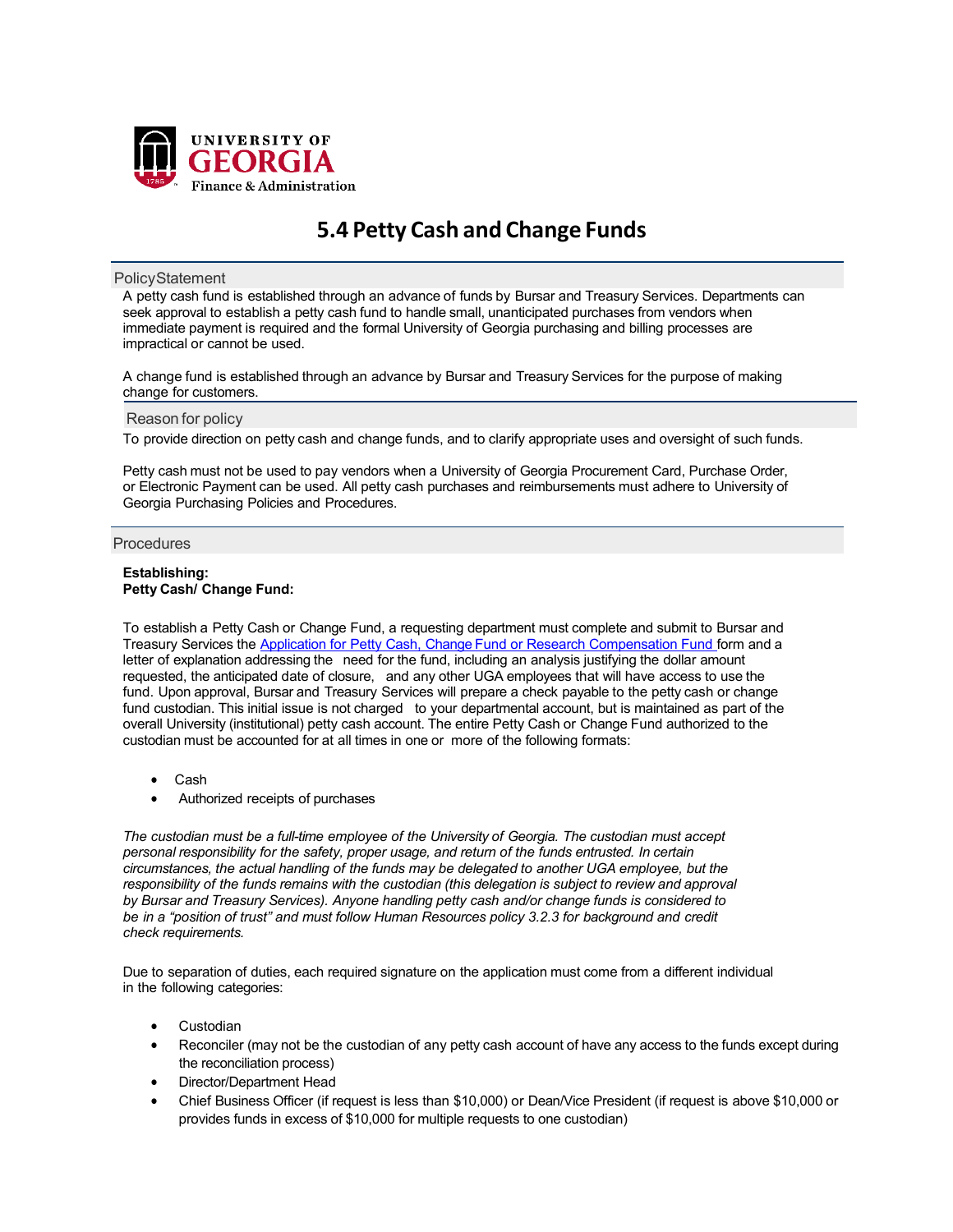\*Note: All study away applications must also be reviewed by the International Finance Office in the Office of Global Engagement prior to submission to Bursar and Treasury Services.

The application must be completed in its entirety to be processed.

## **Research Participant Compensation Fund:**

To establish a Research Participant Fund, which is a Petty Cash fund, a requesting department must complete and submit to Bursar and Treasury Services the Application for Petty Cash, Change Fund or Research Compensation [Fund](http://busfin.uga.edu/bursar/forms_petty_cash_application.pdf) and letter of explanation addressing the need for the fund, including an analysis justifying the dollar amount requested, the anticipated date of closure, and any other UGA employees that will have access to use the fund. Upon approval, Bursar and Treasury Services will make arrangements to prepare a check payable to the custodian or order the appropriate number gift cards. Gift cards refer to a prepaid stored-value money card, usually issued by a retailer or bank, to be used as an alternative to cash for purchases within a particular store or related businesses. These gift cards can be given to research participants in exchange for their participation as approved by the affiliated grant.

Designated amounts per gift card are determined by the principal investigator and grant.

This initial issue is not charged to your departmental account, but is maintained as part of the overall University (institutional) petty cash account. The entire fund authorized to the custodian must be accounted for at all times in one or more of the following formats:

- Cash
- Gift cards
- Authorized receipts of purchases
- Signed participant log

*The custodian must be a full-time employee of the University of Georgia. The custodian must accept personal responsibility for the safety, proper usage, and return of the funds entrusted. In certain circumstances, the* actual handling of the funds may be delegated to another UGA employee, but the responsibility of the funds remains with the custodian (this delegation is subject to review and approval by Bursar and Treasury Services). Anyone handling petty cash and/or change funds is considered to be in a "position of trust" and must follow *Human Resources policy 3.2.3 for background and credit check requirements.*

Due to separation of duties, each required signature on the application must come from a different individual in the following categories:

- **Custodian**
- Reconciler (may not be the custodian of any petty cash account)
- Director/Department Head
- Chief Business Officer (if request is less than \$10,000) or Dean/Vice President (if request is above \$10,000 or provides funds in excess of \$10,000 for multiple requests to one custodian)

The application must be completed in its entirety to be processed.

## **Operating and Managing a Fund**

Custodian Responsibilities:

- The custodian is fully responsible for the safekeeping of the entire fund and for its proper usage. The custodian must exercise caution in the administration and protection of the fund in his/her possession.
- Access to the fund should be limited to the custodian or the person(s) that the custodian has designated as an authorized user of these funds. Authorized users must be employees of the University of Georgia and custodians should maintain a current list of those authorized users. This designation should be limited and have Chief Business Officer approval prior to initiating. Designated individual must not be custodians or reconciler of any other account. Any exceptions must be submitted in writing and approved by Bursar and Treasury Services. Anyone handling petty cash and/or change funds is considered to be in a "position of trust" and must follow Human Resources policy 3.2.3 for background and credit check requirements.
- Petty cash funds must not be commingled with any other funds (including but not limited to personal funds) or used for any purpose than described on the application.
- Any discrepancies in the fund are the responsibility of the custodian and/or the Dean/Vice President/Chief Business Officer or Director/Department Head that approved the request.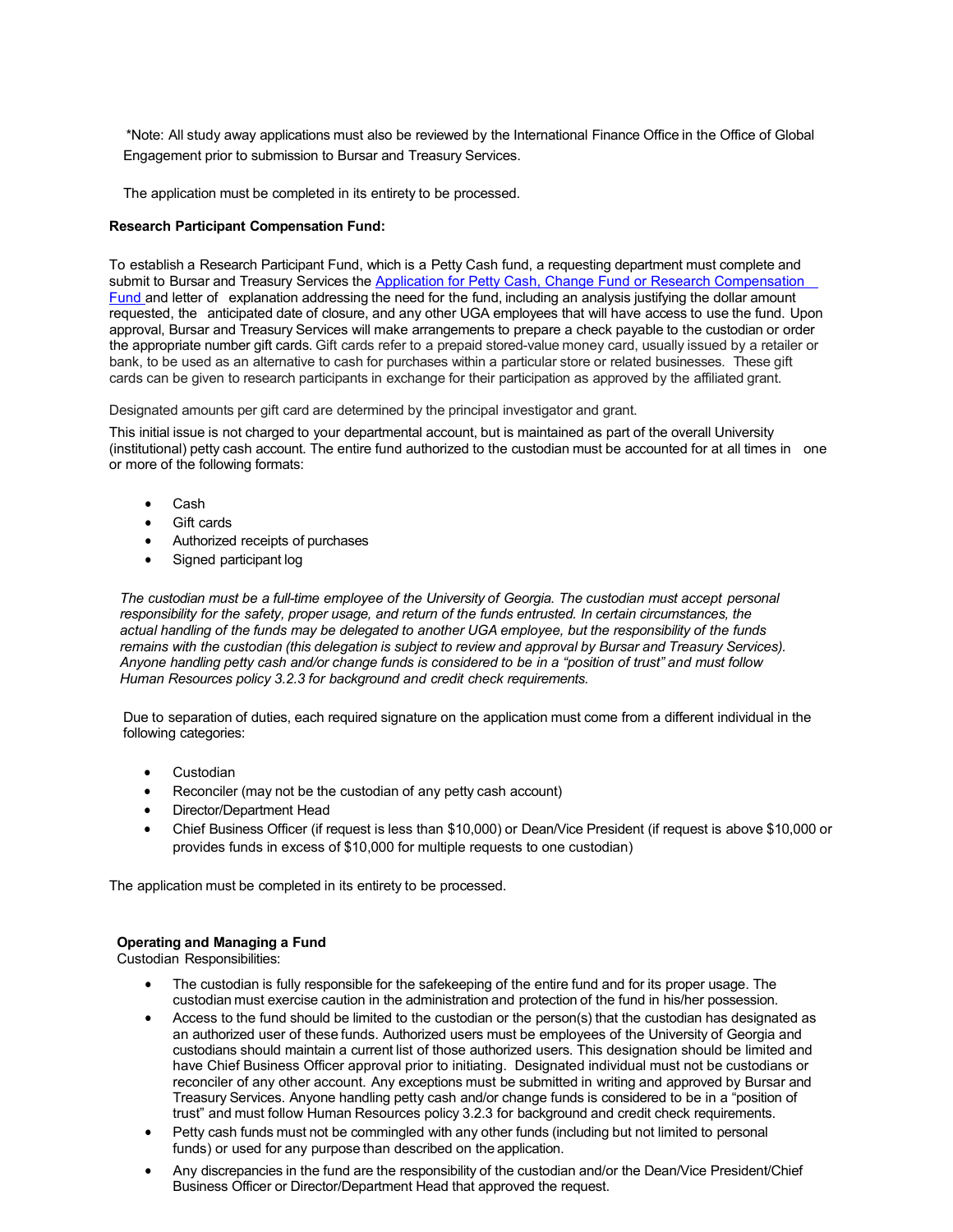- It is the responsibility of the custodian to follow current University policies and procedures in maintaining the petty cash fund.
- If the funds are not maintained in an approved bank account, the funds should be in a locked office safe or desk with padlock that secures all drawers at all times, and the key should be kept in the custodian's possession. At no time should the funds be left in unlocked desk drawers or cabinets.
- Receipts or disbursements to participants should be logged and maintained as the expenses occur. Receipts should be submitted on a payment request in the Financial Management System in a timely manner.When submitting expenses for reimbursement using the Financial Management Systems process Creating A [Payment](https://training.onesource.uga.edu/UPK_Training/OneSourceOL/Publishing%20Content/PlayerPackage/index.html?Guid=59982781-c0ae-4faf-b9c3-98e706437c4d) Request, please be aware that the Supplier ID name on the payment request should be listed 'Your Name, Petty Cash', 'Your Name, Change Fund', or 'Your Name, Gift Cards', depending on which type of fund you are utilizing.
- Reimbursement checks received (or ACH transactions to petty cash account) are used to replenish the petty cash fund. This avoids the need to request additional amounts. Excess funds should be returned to Bursar and Treasury Services to reduce the outstanding balance.
- Any overage and shortage should be reported to Bursar and Treasury Services immediately.
- Loss or Theft of Funds: If a loss or theft occurs, notify Bursar and Treasury Services immediately. This includes any suspicious activity associated with a petty cash account.
- Losses must be refunded to the University of Georgia. As the petty cash or change fund custodian is responsible for the safeguarding of these funds, loss from negligence will be the custodian's personal responsibility.
- Bank overdraft fees are the sole responsibility of the petty cash custodian and may not be submitted for reimbursement. Also, if excessive overdraft fees are incurred the petty cash account will be closed by Bursar and Treasury Services immediately.
- All petty cash expenses funded by a source that ends on June 30, must be reimbursed within the same fiscal year-end in order to use the same funding source.

## **Reconciling a Fund**

Reconciler Responsibilities:

- An internal departmental monthly reconciliation is required for all fund types. These reconciliations should be independently reviewed within the responsible department. Both reconciler and reviewer should sign off on the reconciliation. All bank reconciliations must be completed in accordance with Finance and Administration Policy 1.1 Financial Review and Analysis.
- Reconciler should not have access to the funds or handling of funds except during the reconciliation process.
- The total of all paid receipts, disbursements to participants, reimbursements in transit and cash and/or gift cards on hand must agree with the authorized amount of the funds at all times.
- Signed reconciliations are required to be turned into Bursar and Treasury Services two times per year (December and June for petty cash/research participant compensation funds and March and October for change funds). Upon the request of Bursar and Treasury Services and/or Internal Audit Division, reconciliations may be requested throughout the year. Copies of bank statements, if applicable, will be required to be submitted along with the reconciliation. These reconciliations should be independently reviewed and signed off by the reconciler, custodian, and the appropriate Department Head/Director. Bursar and Treasury Services will notify Chief Business Officers of the fund accounts and balances from their respected area during these required months. Any unresponsive reconciliation requests will be sent to the CBO of the respected area for assistance and awareness.
- It is recommended that the appropriate reconciliation form be used in the reconciling process.
	- o University of Georgia Gift [Card Reconciliation](https://busfin.uga.edu/bursar/forms_uga_gift_card_recon.pdf) Form
	- o University of Georgia Petty Cash [Fund Reconciliation](http://busfin.uga.edu/bursar/forms_uga_petty_cash_fund_recon_bank.pdf) (with UGA approved BankAccount)
	- o University of Georgia Petty Cash [Fund Reconciliation](http://busfin.uga.edu/bursar/forms_uga_petty_cash_fund_recon.pdf) (No Bank Account)
	- o University of Georgia Change Fund [ReconciliationForm](http://busfin.uga.edu/bursar/forms_uga_change_fund_recon.pdf)

## **Approved Bank Accounts**

In certain circumstances, a petty cash account may require its own bank account. Any reoccurring program requesting a custodial responsibility of \$2,500.00 or more on one application, or for total funds entrusted to custodian on multiple applications, will be required to request a UGA bank account through Bursar and Treasury Services. Each additional request or multiple activity requests will be assessed on a case-by-case basis for a UGA bank account by Bursar and Treasury Services. Upon approval, Bursar and Treasury Services will work with the custodian to set up the account with the University's authorized bank. The approval process to open these accounts begins with Bursar and Treasury Services.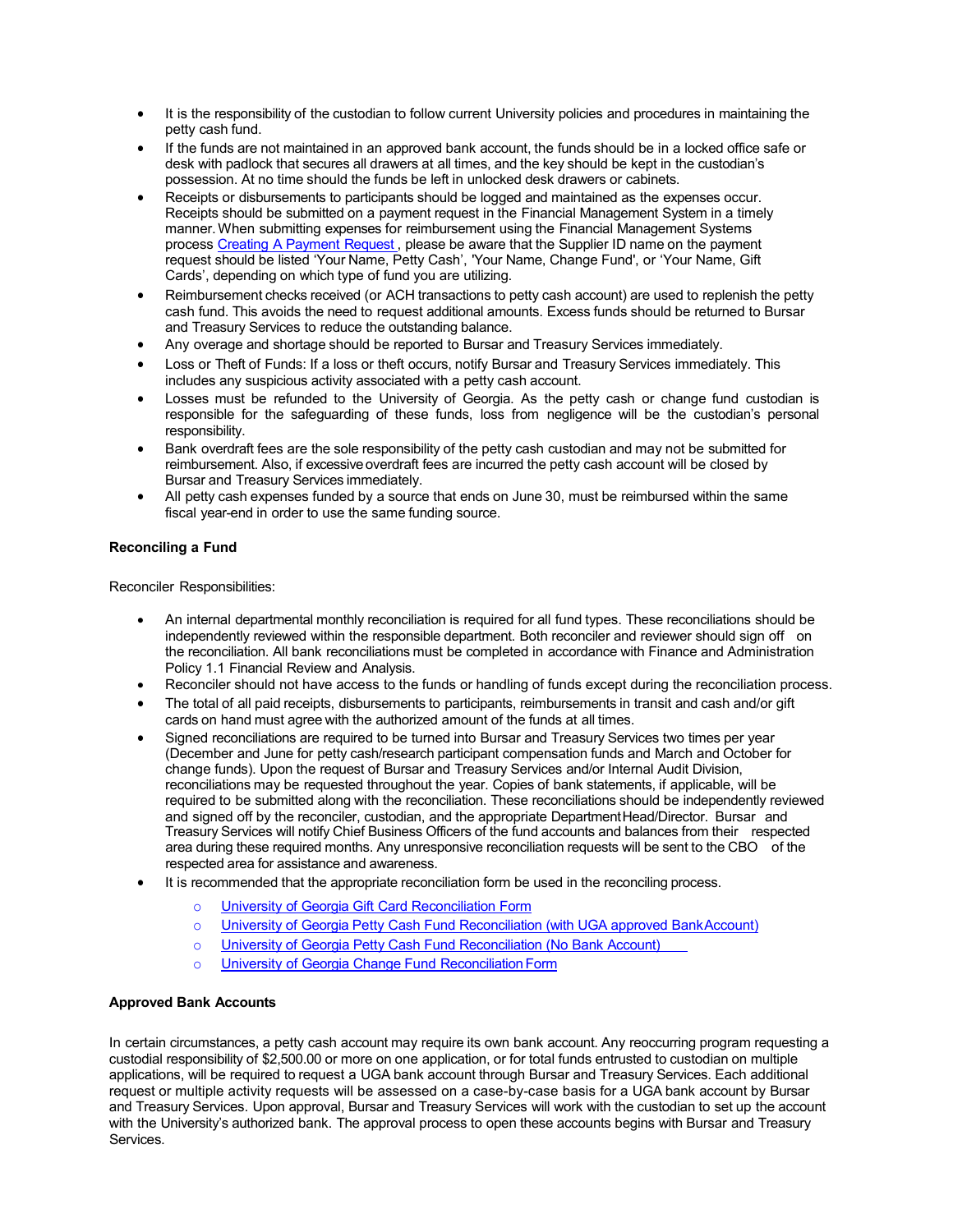**Bank account creations and modifications can take up to two months, as all UGA bank accounts require approval institutionally and by the University System of Georgia per policy 7.5.1.** This timeframe should be considered when requesting a petty cash account which may require establishment of a bank account. When requesting a bank account, please specify the custodian as signer on the account and if a debit card will be required on the account for the custodian. The custodian/authorized signer must be a current fulltime UGA employee.

Any exceptions must be submitted in writing and approved by Bursar and Treasury Services.

• If adjustments need to be made to who is an authorized signer on an existing bank account, please complete and submit the [Request](http://busfin.uga.edu/bursar/forms_petty_cash_auth_signers.pdf) to Add or Remove [Authorized](http://busfin.uga.edu/bursar/forms_petty_cash_auth_signers.pdf) Signers form to Bursar and Treasury Services. If a new authorized signer needs access to a debit card, please notate that on the requestform.

Online "view only" access to bank accounts will be granted to the custodian and reconciler of petty cash accounts using a bank account. Bank statements will not be mailed and can only be accessed via the banking portal which will be provided when access is provisioned. Any transactional adjustments or questions must still be sent to Bursar and Treasury Services

Any change requests needed for the account to include but are not limited to email change, check limit increase, stop payments, and concerns with online banking should be routed to the Bursar's office. Wells Fargo will not complete any changes requested by a custodian or reconciler.

The direct deposit of petty cash reimbursements, in place of a paper reimbursement check, is a recommended option for petty cash accounts using a bank account. To request this option, please email Bursar & Treasury Services a[t](mailto:bursar@uga.edu) [bursar@uga.edu.](mailto:bursar@uga.edu) Such communication will be maintained with your application file.

Any activity utilizing a Non-Wells Fargo ATM and/or international transactions will incur processing fees. These fees should be included in the reimbursement process as a cost to the program or project.

Authorized signers must work with Accounts Payable to adhere to UGA's [17.2 1099 Reporting Policy](https://policies.uga.edu/pdf/1099_reporting.pdf) for non-employee compensation, rents, royalties, and certain other vendor payments to the Internal Revenue Service. The Accounts Payable office is responsible for issuing all Forms 1099 on behalf of the University of Georgia. Signers should contact Accounts Payable to disclose any 1099 reportable payments for the previous calendar year by January 15<sup>th</sup> of the following year.

## **Modifying a Fund**

- Transfer of custodian and/or reconciler
	- o When requesting a transfer of custodian and/or reconciler for petty cash or change fund, departments must complete the Transfer of Custodian or [Reconciler](https://busfin.uga.edu/bursar/forms_petty_cash_transfer_custodian_reconciler.pdf) for Petty Cash and/o[r](http://busfin.uga.edu/bursar/forms_petty_cash_transfer_custodian.pdf) [Change](http://busfin.uga.edu/bursar/forms_petty_cash_transfer_custodian.pdf) Fund form in its entirety and submit it to Bursar and Treasury Services. In addition to this form, a reconciliation of the fund must be provided.
	- $\circ$  Once approved, Bursar and Treasury Services will modify the petty cash or change fund to reflect this change.
	- o Changes to authorized signers on petty cash bank accounts, if applicable, will need to be modified using the Request to Add or Remove [Authorized](http://busfin.uga.edu/bursar/forms_petty_cash_auth_signers.pdf) Signers form.
- Request for increase in fund
	- To increase a petty cash fund a new Application for Petty Cash, Change Fund or [Research](http://busfin.uga.edu/bursar/forms_petty_cash_application.pdf) [Co](http://busfin.uga.edu/bursar/forms_petty_cash_application.pdf) [mpensation](http://busfin.uga.edu/bursar/forms_petty_cash_application.pdf) Fund must be completed and submitted to Bursar and Treasury Services along with a letter of explanation addressing the need for the increase in the fund, including an analysis justifying the dollar amount requested.
- Request for an extension of fund
	- o In the event that the dates of research for a study are modified, the Petty [Cash Deadline](http://busfin.uga.edu/bursar/forms_petty_cash_deadline_ext.pdf) [Extension](http://busfin.uga.edu/bursar/forms_petty_cash_deadline_ext.pdf) [Request](http://busfin.uga.edu/bursar/forms_petty_cash_deadline_ext.pdf) form must be completed and submitted to Bursar and Treasury Services along with a letter of explanation addressing the need for an extension of the fund. Extensions may be approved when there is sufficient documentation supporting a change made to the original research dates and applicable funding sources.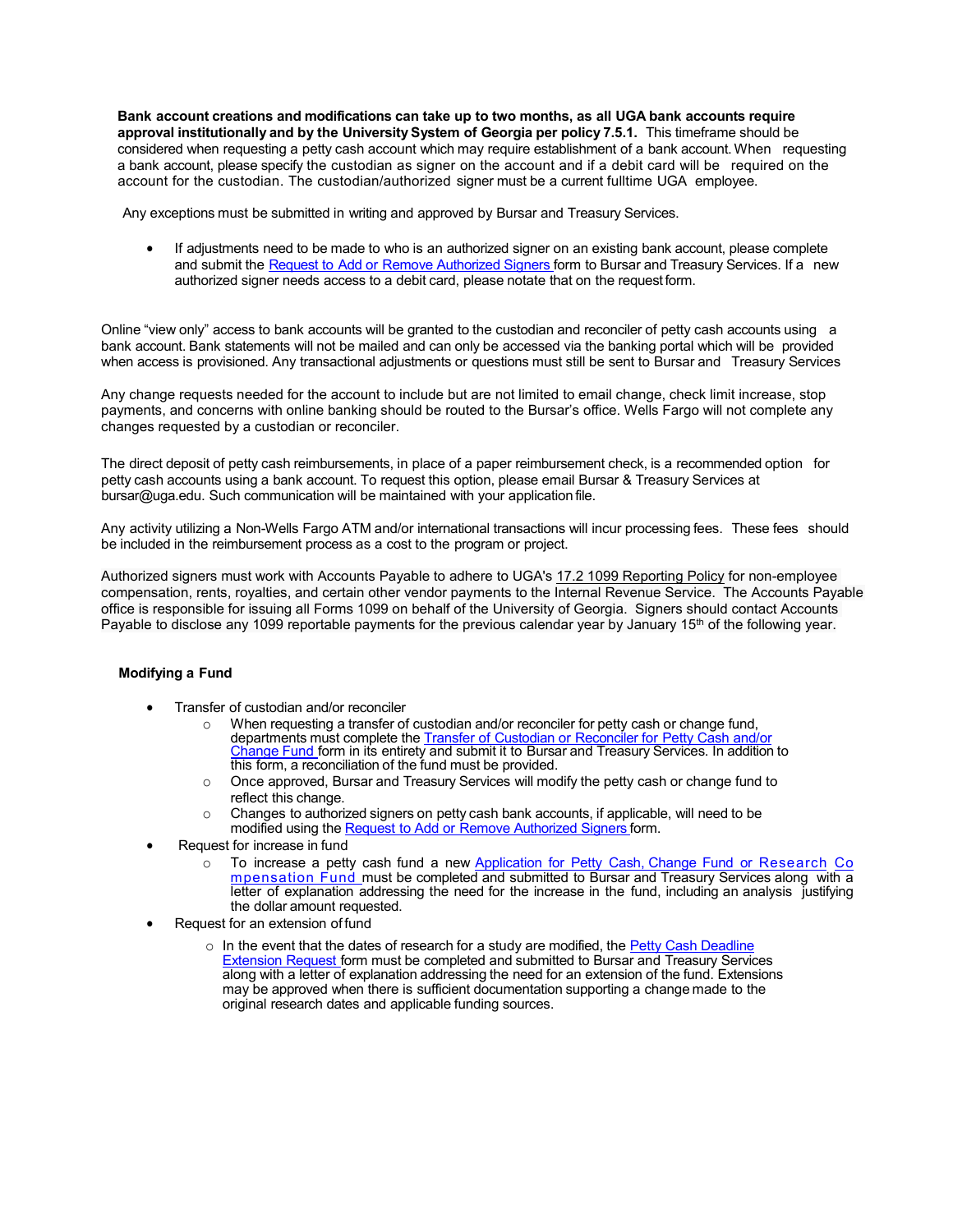- Reducing a fund
	- $\circ$  Receipts should be submitted on a payment request in the Financial Management System. When submitting expenses for reimbursement using the Financial Management Systems process [Creating](https://training.onesource.uga.edu/UPK_Training/OneSourceOL/Publishing%20Content/PlayerPackage/index.html?Guid=59982781-c0ae-4faf-b9c3-98e706437c4d) A [Payment](https://training.onesource.uga.edu/UPK_Training/OneSourceOL/Publishing%20Content/PlayerPackage/index.html?Guid=59982781-c0ae-4faf-b9c3-98e706437c4d) Request, please be aware that the Supplier ID name on the payment request should be listed 'Your Name, Petty Cash', 'Your Name, Change Fund', or 'Your Name, Gift Cards', depending on which type of fund you are utilizing. The accounting detail for this request would be that of expense account associated to the project or department expense account.
	- Any excess cash and/or Wal-Mart gift cards (bought from Bursar and Treasury Services) should be returned directly to Bursar and Treasury Services.

## **Closing a Fund**

The custodian should fully reimburse the fund by submitting all receipts for reimbursement in the Financial Management System using the process Creating a Payment [Request.](https://training.onesource.uga.edu/UPK_Training/OneSourceOL/Publishing%20Content/PlayerPackage/index.html?Guid=59982781-c0ae-4faf-b9c3-98e706437c4d) When submitting expenses for reimbursement using the Financial Management Systems process Creating [A Payment](https://training.onesource.uga.edu/UPK_Training/OneSourceOL/Publishing%20Content/PlayerPackage/index.html?Guid=59982781-c0ae-4faf-b9c3-98e706437c4d) Request, please be aware that the Supplier ID name on the payment request should be listed 'Your Name, Petty Cash', 'Your Name, Change Fund', or 'Your Name, Gift Cards', depending on which type of fund you are utilizing. All remaining cash and/or Wal-Mart gift cards (initially purchased from Bursar and Treasury Services) should be returned directly to Bursar and Treasury Services. All funds should be closed out within 45 days of a study or program ending.

For reoccurring programs with funds with an approved bank account, once the program is complete for the year, a balance of \$50.00 will be kept in the bank account to maintain an open status with the bank. If the bank account is not used within one cycle of the program, the bank account will need to be closed. Even when the program is not running, all bank reconciliations must be completed in accordance with Finance and Administration Policy 1.1 Financial Review and Analysis.

## **Audit of a Fund**

All petty cash and change funds are subject to unannounced audits and/or cash counts by Bursar and Treasury Services and/or Internal Audit Division. At the time of the audit, custodians must provide a full accounting of the fund.

#### **Misuse of Petty Cash Funds**

Petty cash funds must not be commingled with any other funds (including but not limited to personal funds) or used for any purpose than described on the application(s).

Official Code of Georgia Annotated (O.C.G.A.), sections 50-5-50 through 50-5-81 establishes that any person who uses resources or methods such as purchase orders, government contracts, or credit cards (P-Cards) for personal benefit will face civil and criminal penalties. Common examples of purchasing methods at UGA include, but are not limited to purchase orders, payment requests, petty cash accounts/advances, government contracts, credit cards, charge cards, or debit cards. This also includes the submission of fraudulent requests for expense reimbursement. Any person, including but not limited to a supervisor, who knowingly assists another person in violating this law will be subject to the same criminal charges and penalties. There is no gray area under this law, and thus, any misuse, including inadvertent use (such as mistakenly using Petty Cash for a personal purchase) constitutes a violation of such law and must be reported.

## Forms/Instructions

Application for Petty Cash, Change Funds or Research [Compensation](http://busfin.uga.edu/bursar/forms_petty_cash_application.pdf) Fund

Transfer of Custodian or Reconciler for [Petty Cash and/or](http://busfin.uga.edu/bursar/forms_petty_cash_transfer_custodian.pdf) Change Fund

Request to Add or Remove [Authorized](http://busfin.uga.edu/bursar/forms_petty_cash_auth_signers.pdf) Signers

**Petty Cash Deadline [Extension](http://busfin.uga.edu/bursar/forms_petty_cash_deadline_ext.pdf) Request** 

University of Georgia Gift Card [Reconciliation](https://busfin.uga.edu/bursar/forms_uga_gift_card_recon.pdf) Form

University of Georgia Petty Cash Fund Reconciliation (with UGA approved [BankAccount\)](http://busfin.uga.edu/bursar/forms_uga_petty_cash_fund_recon_bank.pdf)

University of Georgia Petty Cash Fund [Reconciliation](http://busfin.uga.edu/bursar/forms_uga_petty_cash_fund_recon.pdf) (No Bank Account)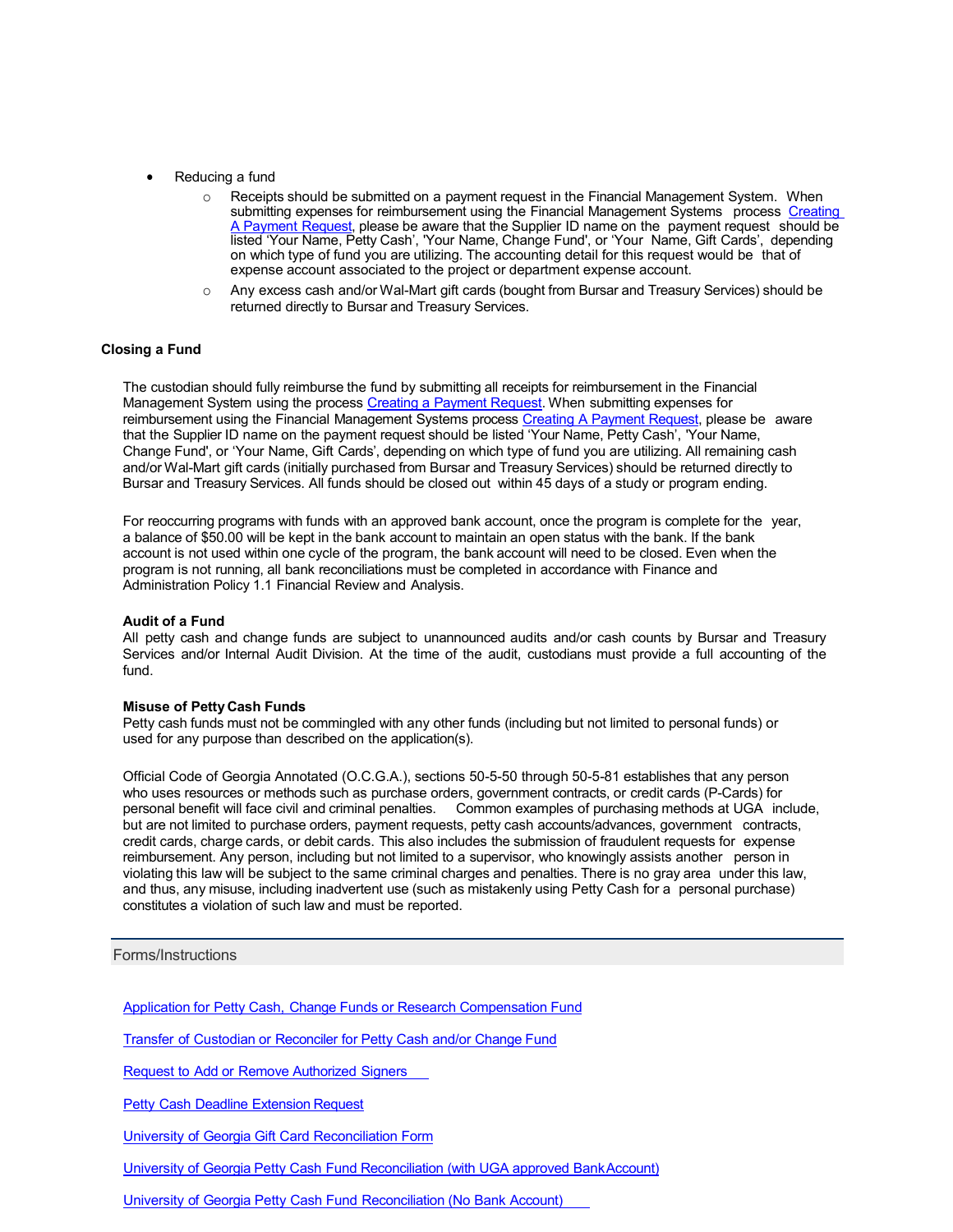University of Georgia Change Fund [ReconciliationForm](http://busfin.uga.edu/bursar/forms_uga_change_fund_recon.pdf)

Petty Cash [Purchases](https://policies.uga.edu/pdf/petty_cash_purchases.pdf)

Creating A [Payment](https://training.onesource.uga.edu/UPK_Training/OneSourceOL/Publishing%20Content/PlayerPackage/index.html?Guid=59982781-c0ae-4faf-b9c3-98e706437c4d) Request

[17.2 1099 Reporting Policy](https://policies.uga.edu/pdf/1099_reporting.pdf)

Additionalcontacts

Debora "Casey" Chitwood, Senior Operations Speciali[st](mailto:tepayne@uga.edu) [debora.chitwood@uga.edu](mailto:debora.chitwood@uga.edu) (706) 542-6047

**Policydefinitions** 

Fund: A sum of money or other resources set aside for a specific purpose. Different established funds can be in the form of petty cash, research participant compensation, and/or change funds.

Change Fund: Established for the sole purpose of making change for customers. The authorized amount should not exceed what is needed to support required cash drawers.

General Petty Cash Fund: Established for departmental use for emergency purchases where alternative means (e.g. Procurement Card) are not feasible. The authorized amount will be limited to one month's purchases.

Gift Cards: Gift cards refer to a prepaid stored-value money **card**, usually issued by a retailer or bank, to be used as an alternative to cash for purchases within a particular store or related businesses. These gift cards can be given to research participants in exchange for their participation as approved by the affiliated grant. Designated amounts per gift card are determined by the principal investigator and grant.

Research Participant Compensation Fund: Established for the purpose in the operation of a research study to compensate research participants. The project must be one that due to the location or type of research, the normal university purchasing procedures (e.g. Procurement Card, Purchase Request, or Payment Request) cannot be used.

Special Purpose Fund: Established for short term needs. The project or program must be one that due to the location or type of need, the normal university purchasing procedures (e.g. Procurement Card, Purchase Request, or Payment Request) cannot be used.

Reconciler: An independent reviewer, other than the custodian of the fund or a custodian of any petty cash account, that is responsible for reviewing and signing off on the accuracy of reconciliations.

Authorized Signer: An individual on a bank account that has the authority to spend funds from the account and verify the account balance. In order for an employee to have access to a debit card, they must be an authorized signer on the bank account.

#### **Responsibilities**

Responsible University Senior Administrator: Vice President for Finance & Administration

Responsible University Administrator: Associate Vice President – Finance Division

Policy Owner: Bursar and Treasury Services

Services Policy Contact: Lisa McCleary

Phone Number: 706-542-2727

*Responsibilities: The custodian is responsible for the safekeeping and reconciling of the fund once approved by Bursar and Treasury Services. It is the responsibility of each department to ensure the reimbursements are processed and that the funds are repaid to Bursar and Treasury Services in a timely manner.*